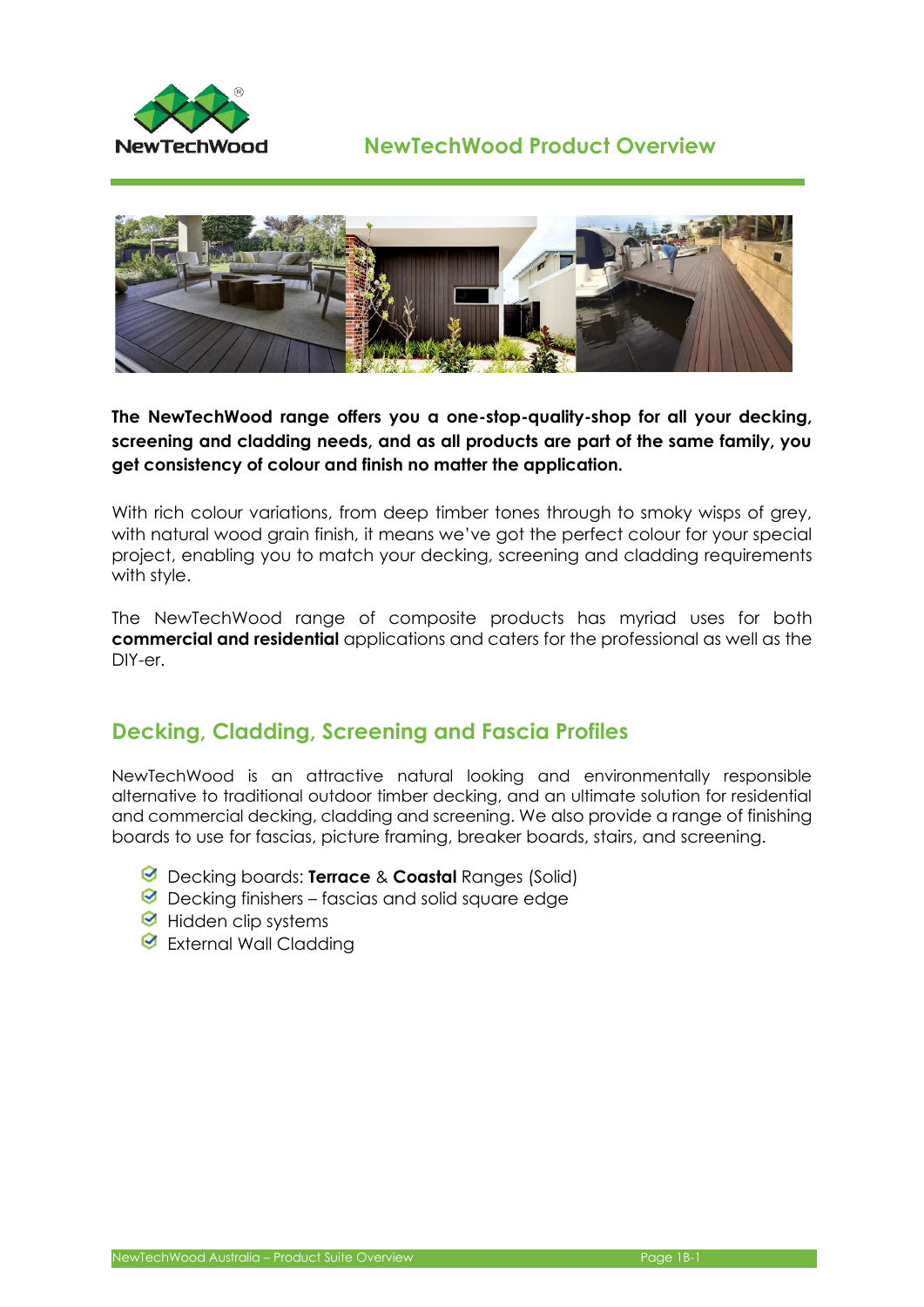#### Screening and Fencing



### **Profile Overview**

Refer to the relevant product section for in depth product specification details.

# **NewTechWood Thinks of the Future and Thinks Green!**



**Reduces carbon footprint.**

**Eco and environmentally friendly.**

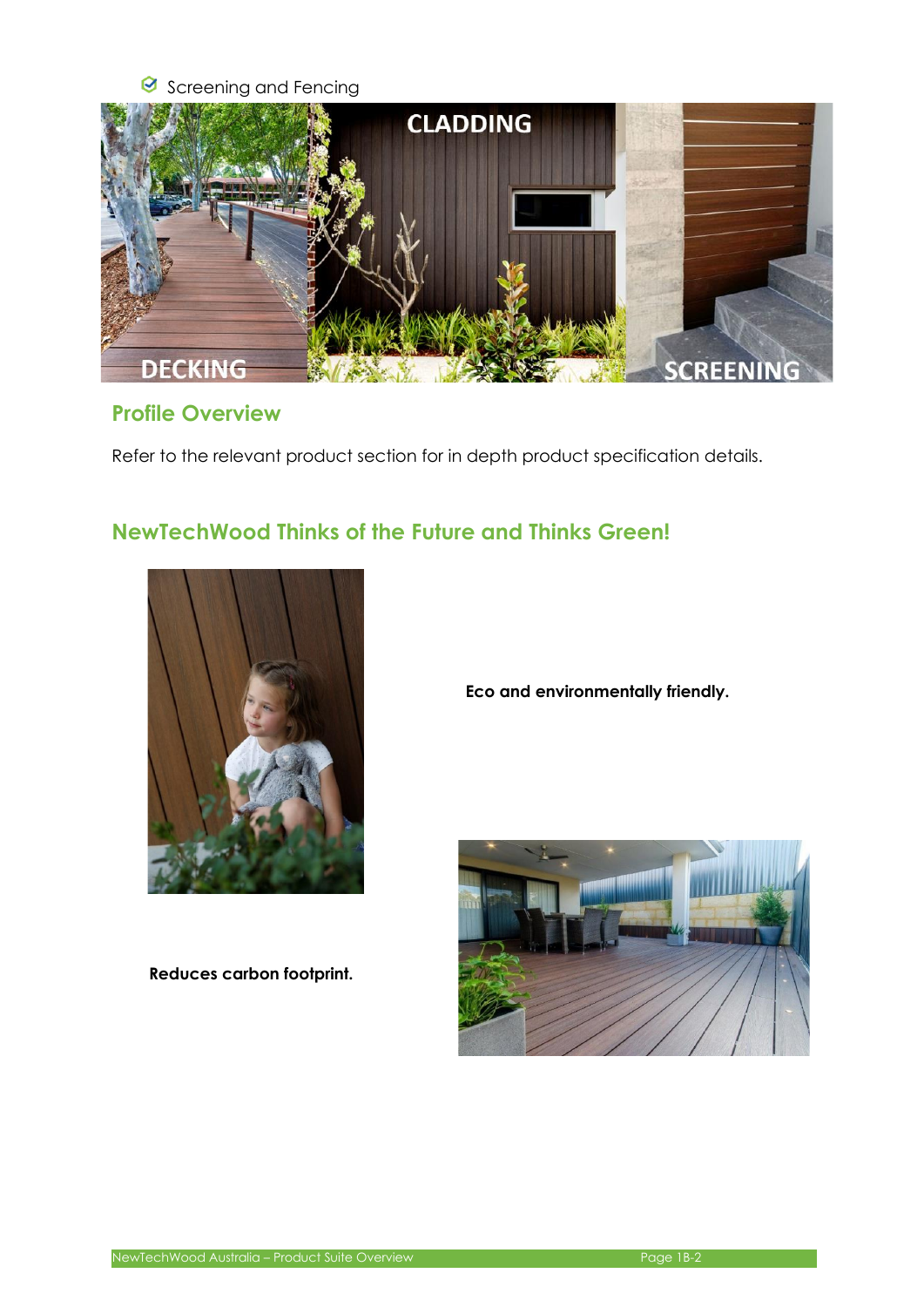

**NewTechWood recycling saves over 5,440,000 kg of plastic from being buried in landfills every month!**



**60% Recycled Timber saves native forests.**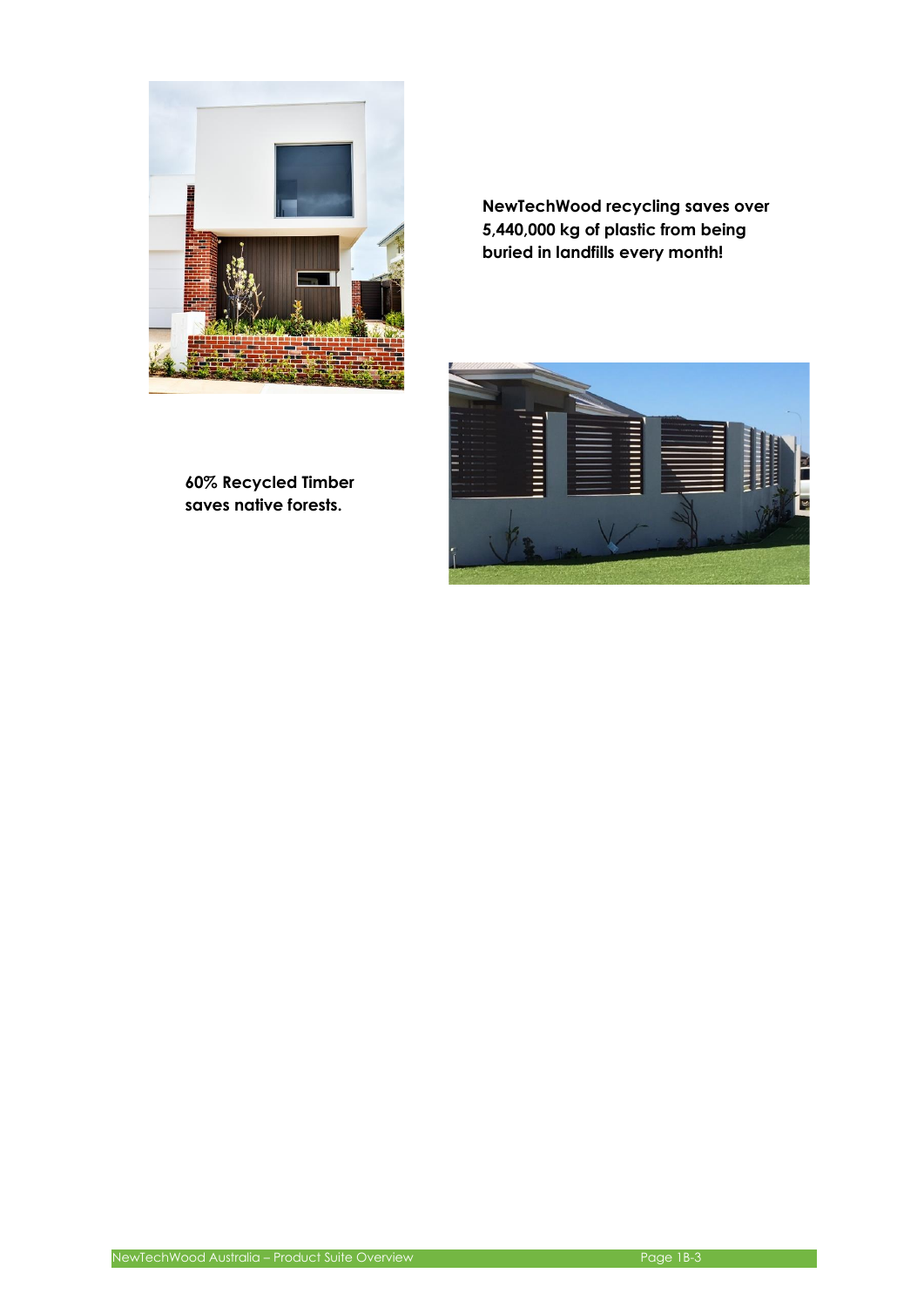# **Advantages of using NewTechWood:**

- Real timber look and feel
- Fully capped around all four sides for full protection
- Modern choice of colours
- Complementary Product range Decking, Screening, Fascias and Cladding
- Residential and Commercial Project applications
- Low maintenance No oiling, sealing or painting
- Environmentally friendly and responsible Made from 95% [recycled materials](http://newtechwood.com.au/sustainability/)
- Resistant to UV, moisture, staining, mould, rot and termites
- Durable won't crack or split
- Hidden clip system
- Set at a lower price point than comparable brands
- Backed by a 25 year [Warranty](http://newtechwood.com.au/warranty/) (10 years for commercial applications)
- Local Australian technical support team

Part of the beauty of a hardwood deck comes from the subtle mix of colour tones and hues, no single board is exactly alike. **NewTechWood's blending of natural tones produces the same wonderful look.** The fine-grained texture gives the deck boards a natural, bare feet feel at home, and there is no danger of splinters.

NewTechWood provides a system of integrated finishing profiles to make installation easy and to give your project a seamless quality.